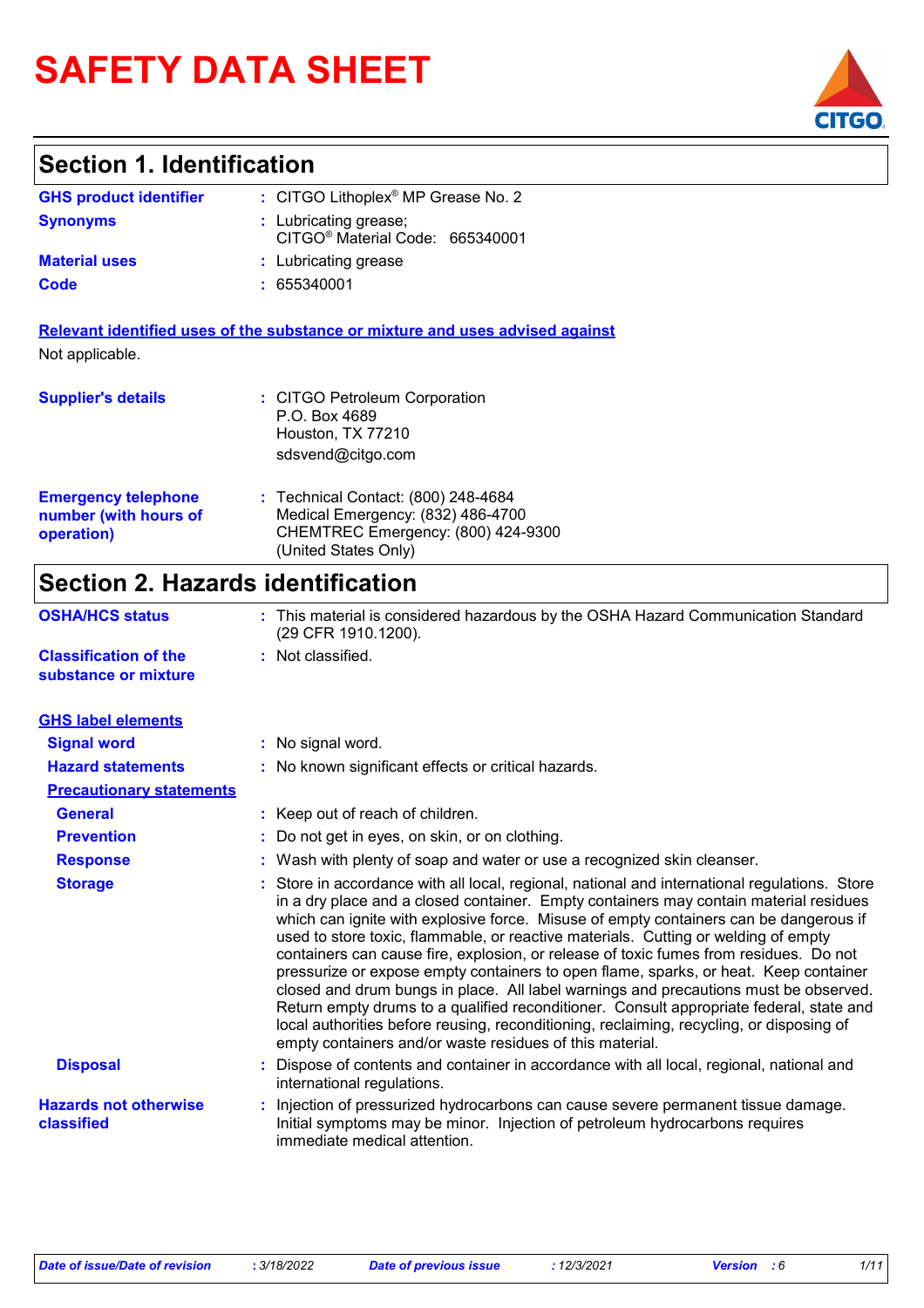## **Section 3. Composition/information on ingredients**

#### **Other means of identification Substance/mixture**

**:** Mixture

**:** Lubricating grease;

CITGO® Material Code: 665340001

### **CAS number/other identifiers**

**CAS number :** Not applicable.

| <b>Ingredient name</b>                                 |                 | <b>CAS number</b> |
|--------------------------------------------------------|-----------------|-------------------|
| Distillates (petroleum), hydrotreated heavy naphthenic | ≥90             | 64742-52-5        |
| Distillates (petroleum), hydrotreated heavy paraffinic | ≥90             | 64742-54-7        |
| Residual oils (petroleum), solvent-dewaxed             | $\geq$ 25 - ≤50 | 64742-62-7        |

 $* = \text{Various}$  \*\* = Mixture \*\*\* = Proprietary

Any concentration shown as a range is to protect confidentiality or is due to process variation.

**There are no additional ingredients present which, within the current knowledge of the supplier and in the concentrations applicable, are classified and hence require reporting in this section.**

**Occupational exposure limits, if available, are listed in Section 8.**

### **Section 4. First aid measures**

#### **Description of necessary first aid measures**

| <b>Eye contact</b>  | : Immediately flush eyes with plenty of water, occasionally lifting the upper and lower<br>eyelids. Check for and remove any contact lenses. Get medical attention if irritation<br>occurs.                                            |
|---------------------|----------------------------------------------------------------------------------------------------------------------------------------------------------------------------------------------------------------------------------------|
| <b>Inhalation</b>   | : Remove victim to fresh air and keep at rest in a position comfortable for breathing. Get<br>medical attention if symptoms occur.                                                                                                     |
| <b>Skin contact</b> | : Flush contaminated skin with plenty of water. Remove contaminated clothing and<br>shoes. Get medical attention if symptoms occur.                                                                                                    |
| <b>Ingestion</b>    | : Wash out mouth with water. Remove victim to fresh air and keep at rest in a position<br>comfortable for breathing. Do not induce vomiting unless directed to do so by medical<br>personnel. Get medical attention if symptoms occur. |

#### **Most important symptoms/effects, acute and delayed**

| <b>Potential acute health effects</b> |                                                                                                                                                                                                                                            |
|---------------------------------------|--------------------------------------------------------------------------------------------------------------------------------------------------------------------------------------------------------------------------------------------|
| Eye contact                           | : No known significant effects or critical hazards.                                                                                                                                                                                        |
| <b>Inhalation</b>                     | : No known significant effects or critical hazards.                                                                                                                                                                                        |
| <b>Skin contact</b>                   | : Injection of pressurized hydrocarbons can cause severe permanent tissue damage.<br>Initial symptoms may be minor.                                                                                                                        |
| <b>Ingestion</b>                      | : No known significant effects or critical hazards.                                                                                                                                                                                        |
| <b>Over-exposure signs/symptoms</b>   |                                                                                                                                                                                                                                            |
| Eye contact                           | : No specific data.                                                                                                                                                                                                                        |
| <b>Inhalation</b>                     | : No specific data.                                                                                                                                                                                                                        |
| <b>Skin contact</b>                   | : No specific data.                                                                                                                                                                                                                        |
| <b>Ingestion</b>                      | : No specific data.                                                                                                                                                                                                                        |
|                                       | Indication of immediate medical attention and special treatment needed, if necessary                                                                                                                                                       |
| <b>Notes to physician</b>             | : In the event of injection in underlying tissue, immediate treatment should include<br>extensive incision, debridement and saline irrigation. Inadequate treatment can result in<br>ischemia and gangrene. Early symptoms may be minimal. |
| <b>Specific treatments</b>            | : Treat symptomatically and supportively.                                                                                                                                                                                                  |
| <b>Protection of first-aiders</b>     | : No action shall be taken involving any personal risk or without suitable training.                                                                                                                                                       |

### **See toxicological information (Section 11)**

| Date of issue/Date of revision | : 3/18/2022 | Date of previous issue | 12/3/2021 | <b>Version</b><br>- | 2/11 |
|--------------------------------|-------------|------------------------|-----------|---------------------|------|
|                                |             |                        |           |                     |      |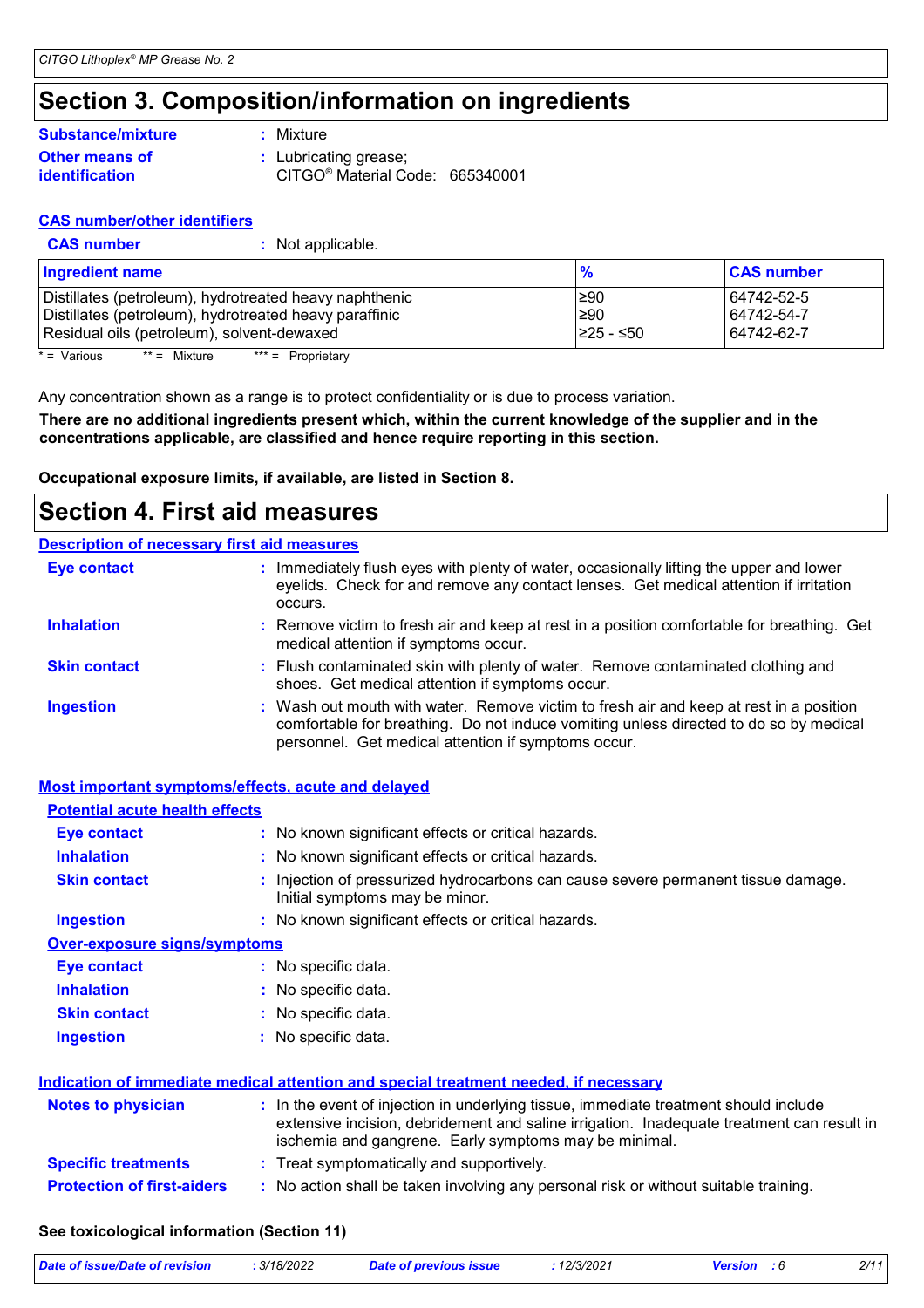## **Section 5. Fire-fighting measures**

| <b>Extinguishing media</b>                               |                                                                                                                                                                                                     |
|----------------------------------------------------------|-----------------------------------------------------------------------------------------------------------------------------------------------------------------------------------------------------|
| <b>Suitable extinguishing</b><br>media                   | : Use an extinguishing agent suitable for the surrounding fire.                                                                                                                                     |
| <b>Unsuitable extinguishing</b><br>media                 | $:$ None known.                                                                                                                                                                                     |
| <b>Specific hazards arising</b><br>from the chemical     | : No specific fire or explosion hazard.                                                                                                                                                             |
| <b>Hazardous thermal</b><br>decomposition products       | Decomposition products may include the following materials:<br>carbon dioxide<br>carbon monoxide<br>sulfur oxides<br>phosphorus oxides<br>metal oxide/oxides                                        |
| <b>Special protective actions</b><br>for fire-fighters   | : Promptly isolate the scene by removing all persons from the vicinity of the incident if<br>there is a fire. No action shall be taken involving any personal risk or without suitable<br>training. |
| <b>Special protective</b><br>equipment for fire-fighters | Fire-fighters should wear appropriate protective equipment and self-contained breathing<br>apparatus (SCBA) with a full face-piece operated in positive pressure mode.                              |

### **Section 6. Accidental release measures**

|                                                              | <b>Personal precautions, protective equipment and emergency procedures</b>                                                                                                                                                                                                                                                                       |
|--------------------------------------------------------------|--------------------------------------------------------------------------------------------------------------------------------------------------------------------------------------------------------------------------------------------------------------------------------------------------------------------------------------------------|
| For non-emergency<br>personnel                               | : No action shall be taken involving any personal risk or without suitable training.<br>Evacuate surrounding areas. Keep unnecessary and unprotected personnel from<br>entering. Do not touch or walk through spilled material. Put on appropriate personal<br>protective equipment.                                                             |
|                                                              | For emergency responders : If specialized clothing is required to deal with the spillage, take note of any information in<br>Section 8 on suitable and unsuitable materials. See also the information in "For non-<br>emergency personnel".                                                                                                      |
| <b>Environmental precautions</b>                             | : Avoid dispersal of spilled material and runoff and contact with soil, waterways, drains<br>and sewers. Inform the relevant authorities if the product has caused environmental<br>pollution (sewers, waterways, soil or air).                                                                                                                  |
| <b>Methods and materials for containment and cleaning up</b> |                                                                                                                                                                                                                                                                                                                                                  |
| <b>Small spill</b>                                           | : Move containers from spill area. Vacuum or sweep up material and place in a<br>designated, labeled waste container. Dispose of via a licensed waste disposal<br>contractor.                                                                                                                                                                    |
| <b>Large spill</b>                                           | : Move containers from spill area. Prevent entry into sewers, water courses, basements<br>or confined areas. Vacuum or sweep up material and place in a designated, labeled<br>waste container. Dispose of via a licensed waste disposal contractor. Note: see<br>Section 1 for emergency contact information and Section 13 for waste disposal. |

### **Section 7. Handling and storage**

#### **Advice on general occupational hygiene** Eating, drinking and smoking should be prohibited in areas where this material is **:** handled, stored and processed. Workers should wash hands and face before eating, drinking and smoking. Remove contaminated clothing and protective equipment before entering eating areas. See also Section 8 for additional information on hygiene measures. **Protective measures : Put on appropriate personal protective equipment (see Section 8). Precautions for safe handling**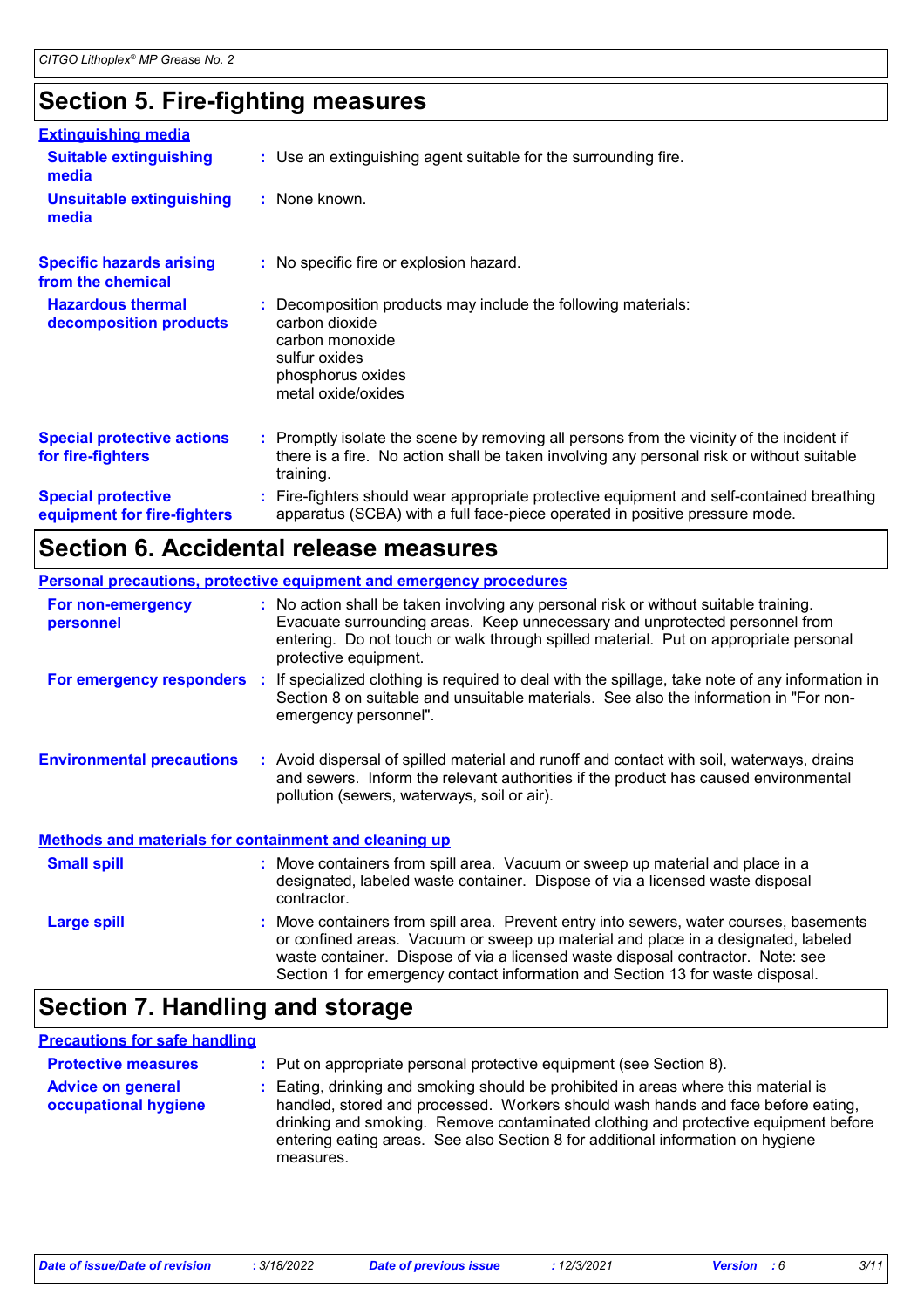## **Section 7. Handling and storage**

| <b>Conditions for safe storage,</b><br>including any<br><i>incompatibilities</i> | Store in accordance with local regulations. Store in original container protected from<br>л.<br>direct sunlight in a dry, cool and well-ventilated area, away from incompatible materials<br>(see Section 10) and food and drink. Keep container tightly closed and sealed until<br>ready for use. Containers that have been opened must be carefully resealed and kept<br>upright to prevent leakage. Do not store in unlabeled containers. Use appropriate<br>containment to avoid environmental contamination. See Section 10 for incompatible<br>materials before handling or use. |
|----------------------------------------------------------------------------------|----------------------------------------------------------------------------------------------------------------------------------------------------------------------------------------------------------------------------------------------------------------------------------------------------------------------------------------------------------------------------------------------------------------------------------------------------------------------------------------------------------------------------------------------------------------------------------------|
|                                                                                  | Bulk Storage Conditions: Do not apply heat or flame to stockpiled material. Rotate<br>stock to reduce the potential for hot spots. Do not store with oxidizers. Minimize dust<br>creation by keeping material moist and/or covered.                                                                                                                                                                                                                                                                                                                                                    |

## **Section 8. Exposure controls/personal protection**

### **Control parameters**

#### **Occupational exposure limits**

| <b>Ingredient name</b>                                 | <b>Exposure limits</b>                                                                                                                                                                                                                                                                                                     |
|--------------------------------------------------------|----------------------------------------------------------------------------------------------------------------------------------------------------------------------------------------------------------------------------------------------------------------------------------------------------------------------------|
| Distillates (petroleum), hydrotreated heavy naphthenic | ACGIH TLV (United States, 1/2021).<br>TWA: 5 mg/m <sup>3</sup> 8 hours. Form: Inhalable<br>Ifraction<br>OSHA PEL (United States, 5/2018).<br>TWA: $5 \text{ mg/m}^3$ 8 hours.<br>NIOSH REL (United States, 10/2020).<br>TWA: 5 mg/m <sup>3</sup> 10 hours. Form: Mist<br>STEL: 10 mg/m <sup>3</sup> 15 minutes. Form: Mist |
| Distillates (petroleum), hydrotreated heavy paraffinic | ACGIH TLV (United States, 1/2021).<br>TWA: 5 mg/m <sup>3</sup> 8 hours. Form: Inhalable<br>fraction<br>OSHA PEL (United States, 5/2018).<br>TWA: $5 \text{ mg/m}^3$ 8 hours.<br>NIOSH REL (United States, 10/2020).<br>TWA: 5 mg/m <sup>3</sup> 10 hours. Form: Mist<br>STEL: 10 mg/m <sup>3</sup> 15 minutes. Form: Mist  |
| Residual oils (petroleum), solvent-dewaxed             | ACGIH TLV (United States, 6/2013).<br>TWA: 5 mg/m <sup>3</sup> 8 hours. Form: Inhalable<br>fraction<br>NIOSH REL (United States, 4/2013).<br>TWA: 5 mg/m <sup>3</sup> 10 hours. Form: Mist<br>STEL: 10 mg/m <sup>3</sup> 15 minutes. Form: Mist<br>OSHA PEL (United States, 2/2013).<br>TWA: 5 mg/m <sup>3</sup> 8 hours.  |

| <b>Appropriate engineering</b><br><b>controls</b> | : Good general ventilation should be sufficient to control worker exposure to airborne<br>contaminants.                                                                                                                                                                                                                       |
|---------------------------------------------------|-------------------------------------------------------------------------------------------------------------------------------------------------------------------------------------------------------------------------------------------------------------------------------------------------------------------------------|
| <b>Environmental exposure</b><br><b>controls</b>  | Emissions from ventilation or work process equipment should be checked to ensure<br>they comply with the requirements of environmental protection legislation. In some<br>cases, vapor controls, filters or engineering modifications to the process equipment will<br>be necessary to reduce emissions to acceptable levels. |
| <b>Individual protection measures</b>             |                                                                                                                                                                                                                                                                                                                               |
| <b>Hygiene measures</b>                           | : Wash hands, forearms and face thoroughly after handling chemical products, before<br>eating, smoking and using the lavatory and at the end of the working period.<br>Appropriate techniques should be used to remove potentially contaminated clothing.                                                                     |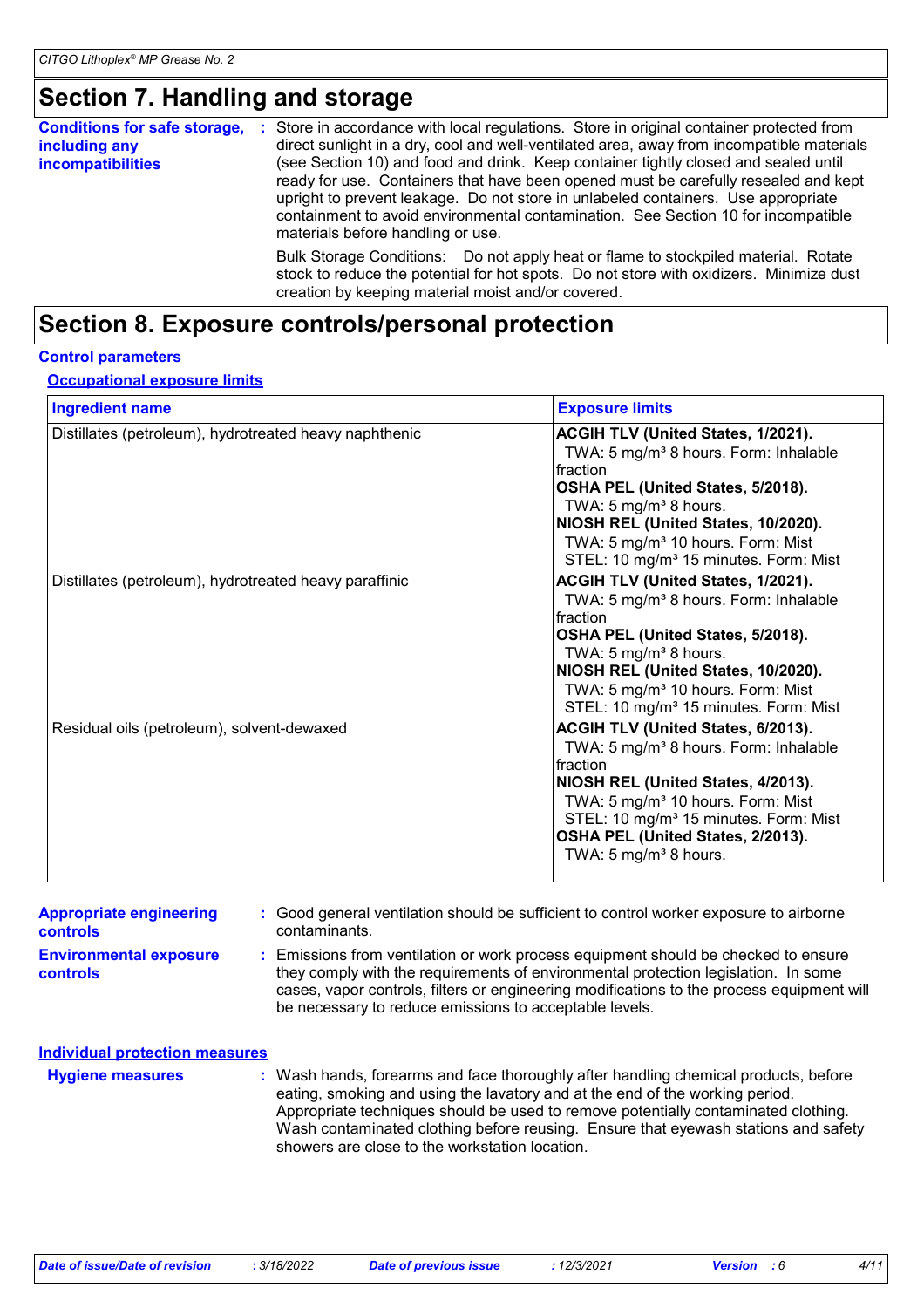## **Section 8. Exposure controls/personal protection**

| <b>Eye/face protection</b>    | : Safety glasses equipped with side shields are recommended as minimum protection in<br>industrial settings. If contact is possible, the following protection should be worn, unless<br>the assessment indicates a higher degree of protection: Safety eyewear complying with<br>an approved standard should be used when a risk assessment indicates this is<br>necessary to avoid exposure to liquid splashes, mists, gases or dusts. If inhalation<br>hazards exist, a full-face respirator may be required instead. |
|-------------------------------|-------------------------------------------------------------------------------------------------------------------------------------------------------------------------------------------------------------------------------------------------------------------------------------------------------------------------------------------------------------------------------------------------------------------------------------------------------------------------------------------------------------------------|
| <b>Skin protection</b>        |                                                                                                                                                                                                                                                                                                                                                                                                                                                                                                                         |
| <b>Hand protection</b>        | : Chemical-resistant gloves complying with an approved standard should be worn at all<br>times when handling chemical products if a risk assessment indicates this is necessary.                                                                                                                                                                                                                                                                                                                                        |
| <b>Body protection</b>        | : Personal protective equipment for the body should be selected based on the task being<br>performed and the risks involved and should be approved by a specialist before<br>handling this product.                                                                                                                                                                                                                                                                                                                     |
| <b>Other skin protection</b>  | : Appropriate footwear and any additional skin protection measures should be selected<br>based on the task being performed and the risks involved and should be approved by a<br>specialist before handling this product.                                                                                                                                                                                                                                                                                               |
| <b>Respiratory protection</b> | : Avoid inhalation of gases, vapors, mists or dusts. Use a properly fitted, particulate filter<br>respirator complying with an approved standard if a risk assessment indicates this is<br>necessary. Respirator selection must be based on known or anticipated exposure<br>levels, the hazards of the product and the safe working limits of the selected respirator.                                                                                                                                                 |
|                               |                                                                                                                                                                                                                                                                                                                                                                                                                                                                                                                         |

### **Section 9. Physical and chemical properties**

The conditions of measurement of all properties are at standard temperature and pressure unless otherwise indicated.

| <b>Appearance</b>                                                 |                                                            |
|-------------------------------------------------------------------|------------------------------------------------------------|
| <b>Physical state</b>                                             | : Solid. [Tacky]                                           |
| <b>Color</b>                                                      | Dark gray.<br>÷                                            |
| Odor                                                              | Mild petroleum odor [Slight]                               |
| pH                                                                | Not available.                                             |
| <b>Boiling point, initial boiling</b><br>point, and boiling range | Not available.                                             |
| <b>Flash point</b>                                                | Open cup: >150°C (>302°F) [Estimated]                      |
| <b>Evaporation rate</b>                                           | $\leq$ 1 (n-butyl acetate. = 1)                            |
| Lower and upper explosive<br>(flammable) limits                   | : Not applicable.                                          |
| <b>Vapor pressure</b>                                             | : < $0.013$ kPa (< $0.1$ mm Hg)                            |
| <b>Relative vapor density</b>                                     | $>10$ [Air = 1]<br>÷                                       |
| <b>Relative density</b>                                           | 0.93                                                       |
| <b>Density Ibs/gal</b>                                            | Estimated 7.75 lbs/gal                                     |
| Density gm/cm <sup>3</sup>                                        | Not available.<br>÷.                                       |
| <b>Gravity, °API</b>                                              | Estimated 21 $@$ 60 F<br>÷                                 |
| <b>Solubility</b>                                                 | Insoluble in the following materials: cold water.<br>Ì     |
| <b>Auto-ignition temperature</b>                                  | Not applicable.                                            |
| <b>Viscosity</b>                                                  | Kinematic (40°C (104°F)): 230 mm <sup>2</sup> /s (230 cSt) |
| <b>Viscosity SUS</b>                                              | Estimated 1065 SUS @104 F                                  |
| <b>NLGI Grade</b>                                                 | $\therefore$ 2                                             |
| Flow time (ISO 2431)                                              | : Not available.                                           |
| <b>Particle characteristics</b>                                   |                                                            |
| <b>Median particle size</b>                                       | : Not available.                                           |
|                                                                   |                                                            |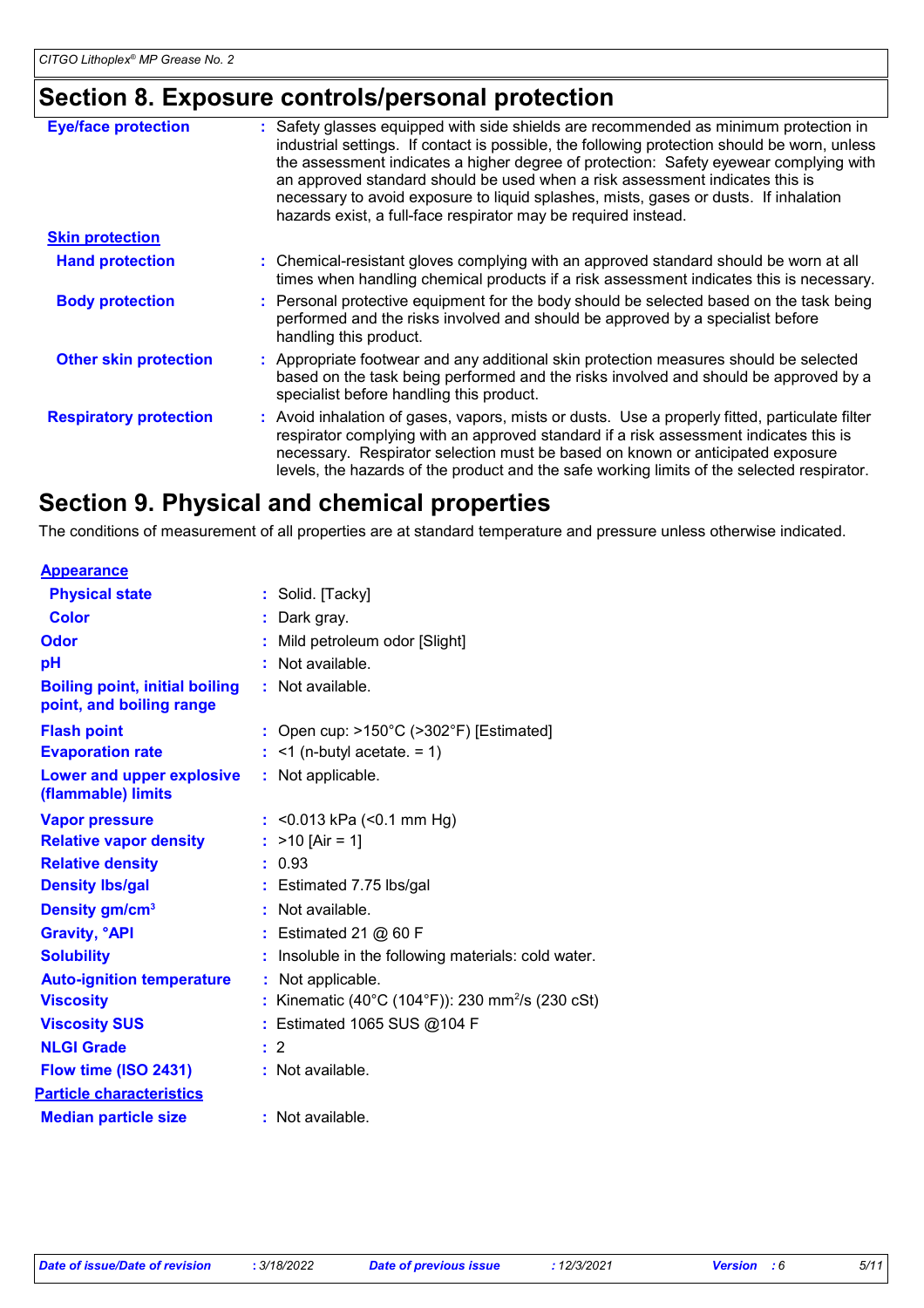## **Section 10. Stability and reactivity**

| <b>Reactivity</b>                                   | : Not expected to be Explosive, Self-Reactive, Self-Heating, or an Organic Peroxide<br>under US GHS Definition(s). |  |
|-----------------------------------------------------|--------------------------------------------------------------------------------------------------------------------|--|
| <b>Chemical stability</b>                           | : The product is stable.                                                                                           |  |
| <b>Possibility of hazardous</b><br><b>reactions</b> | : Under normal conditions of storage and use, hazardous reactions will not occur.                                  |  |
| <b>Conditions to avoid</b>                          | $:$ No specific data.                                                                                              |  |
| <b>Incompatible materials</b>                       | : No specific data.                                                                                                |  |
| <b>Hazardous decomposition</b><br>products          | : Under normal conditions of storage and use, hazardous decomposition products should<br>not be produced.          |  |

## **Section 11. Toxicological information**

### **Information on toxicological effects**

| <b>Product/ingredient name</b>                                | <b>Result</b>             | <b>Species</b> | <b>Dose</b>                | <b>Exposure</b> |
|---------------------------------------------------------------|---------------------------|----------------|----------------------------|-----------------|
| Distillates (petroleum),<br>hydrotreated heavy<br>Inaphthenic | LD50 Oral                 | Rat            | >5000 mg/kg                |                 |
| Distillates (petroleum),<br>hydrotreated heavy paraffinic     | LD50 Oral<br>ILD50 Dermal | Rat<br>Rat     | >5000 mg/kg<br>>5000 mg/kg |                 |
|                                                               | LD50 Oral                 | Rat            | >5000 mg/kg                |                 |

| <b>Conclusion/Summary</b>   | : Distillates (petroleum), hydrotreated heavy naphthenic: Mineral oil mists derived<br>from highly refined oils are reported to have low acute and sub-acute toxicities in<br>animals. Effects from single and short-term repeated exposures to high concentrations<br>of mineral oil mists well above applicable workplace exposure levels include lung<br>inflammatory reaction, lipoid granuloma formation and lipoid pneumonia. In acute and<br>sub-acute studies involving exposures to lower concentrations of mineral oil mists at or<br>near current work place exposure levels produced no significant toxicological effects.<br>Distillates (petroleum), hydrotreated heavy paraffinic: Mineral oil mists derived from<br>highly refined oils are reported to have low acute and sub-acute toxicities in animals.<br>Effects from single and short-term repeated exposures to high concentrations of mineral<br>oil mists well above applicable workplace exposure levels include lung inflammatory<br>reaction, lipoid granuloma formation and lipoid pneumonia. In acute and sub-acute<br>studies involving exposures to lower concentrations of mineral oil mists at or near<br>current work place exposure levels produced no significant toxicological effects.<br>Phosphorodithioic acid, O,O-di-C1-14-alkyl esters, zinc salts: INHALATION (LC50),<br>Acute: > 1310 mg/L (Rat screen level)(4 hours).<br>DRAIZE EYE, Acute: Severe eye irritant. (Rabbit).<br>DRAIZE DERMAL, Acute: Mild to moderate skin irritant. (Rabbit).<br>BUEHLER DERMAL, Acute: Non-sensitizing. (Guinea Pig).<br>28-Day DERMAL, Sub-Chronic: Severe skin irritant. (Rabbit). Reported reduced food<br>consumption resulting in weight loss and testicular atrophy. |
|-----------------------------|--------------------------------------------------------------------------------------------------------------------------------------------------------------------------------------------------------------------------------------------------------------------------------------------------------------------------------------------------------------------------------------------------------------------------------------------------------------------------------------------------------------------------------------------------------------------------------------------------------------------------------------------------------------------------------------------------------------------------------------------------------------------------------------------------------------------------------------------------------------------------------------------------------------------------------------------------------------------------------------------------------------------------------------------------------------------------------------------------------------------------------------------------------------------------------------------------------------------------------------------------------------------------------------------------------------------------------------------------------------------------------------------------------------------------------------------------------------------------------------------------------------------------------------------------------------------------------------------------------------------------------------------------------------------------------------------------------------------------------------------------------------|
| <b>Irritation/Corrosion</b> |                                                                                                                                                                                                                                                                                                                                                                                                                                                                                                                                                                                                                                                                                                                                                                                                                                                                                                                                                                                                                                                                                                                                                                                                                                                                                                                                                                                                                                                                                                                                                                                                                                                                                                                                                              |
| Not available.              |                                                                                                                                                                                                                                                                                                                                                                                                                                                                                                                                                                                                                                                                                                                                                                                                                                                                                                                                                                                                                                                                                                                                                                                                                                                                                                                                                                                                                                                                                                                                                                                                                                                                                                                                                              |
| <b>Skin</b>                 | : No additional information.                                                                                                                                                                                                                                                                                                                                                                                                                                                                                                                                                                                                                                                                                                                                                                                                                                                                                                                                                                                                                                                                                                                                                                                                                                                                                                                                                                                                                                                                                                                                                                                                                                                                                                                                 |
| <b>Eyes</b>                 | : No additional information.                                                                                                                                                                                                                                                                                                                                                                                                                                                                                                                                                                                                                                                                                                                                                                                                                                                                                                                                                                                                                                                                                                                                                                                                                                                                                                                                                                                                                                                                                                                                                                                                                                                                                                                                 |

### **:** No additional information.

**Sensitization** Not available.

**Respiratory**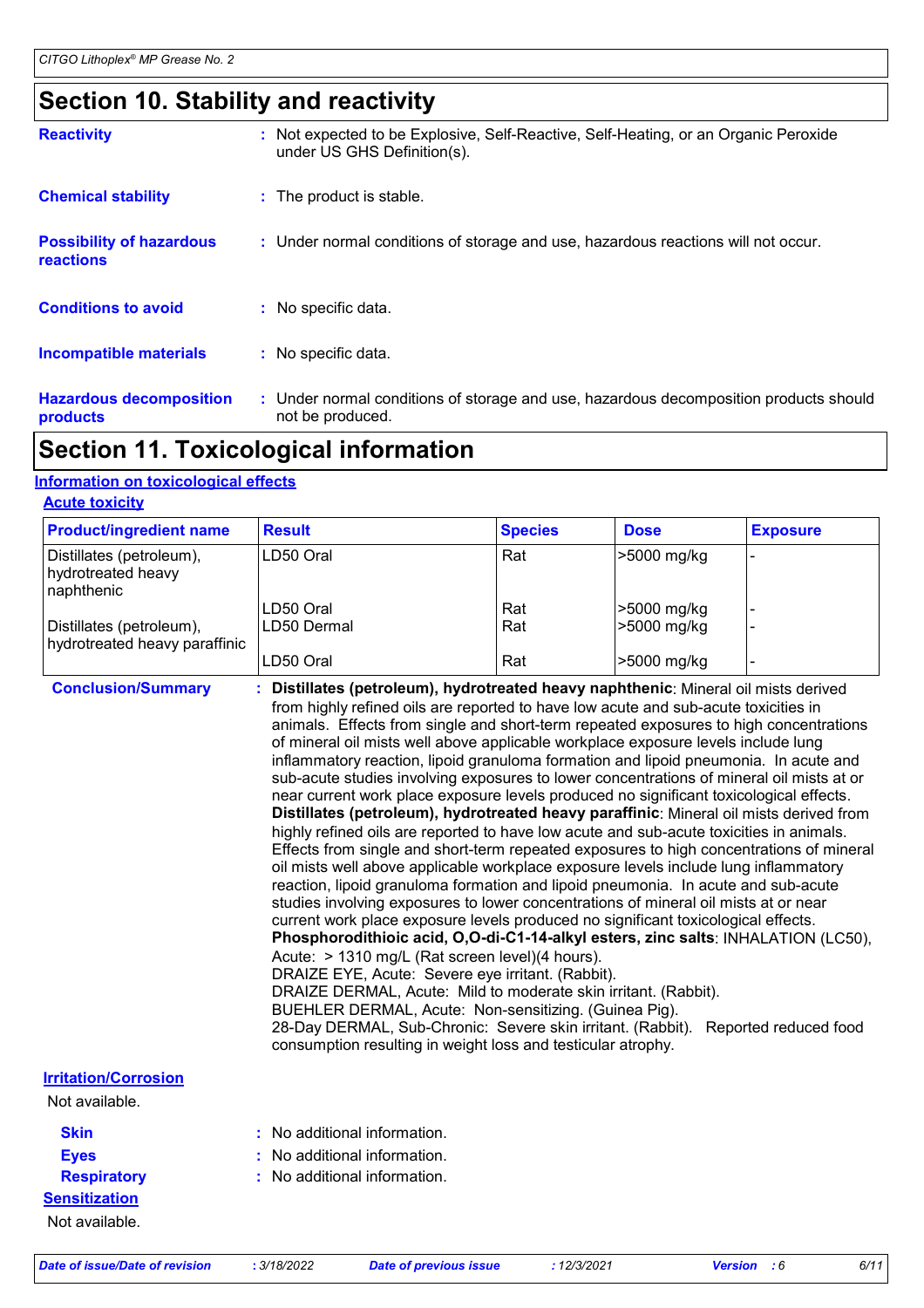## **Section 11. Toxicological information**

| <b>Skin</b>                                                                              | : No additional information. |                                                     |             |                                                                                 |      |
|------------------------------------------------------------------------------------------|------------------------------|-----------------------------------------------------|-------------|---------------------------------------------------------------------------------|------|
| <b>Respiratory</b>                                                                       | : No additional information. |                                                     |             |                                                                                 |      |
| <b>Mutagenicity</b>                                                                      |                              |                                                     |             |                                                                                 |      |
| Not available.                                                                           |                              |                                                     |             |                                                                                 |      |
| <b>Conclusion/Summary</b>                                                                | : No additional information. |                                                     |             |                                                                                 |      |
| <b>Carcinogenicity</b><br>Not available.                                                 |                              |                                                     |             |                                                                                 |      |
|                                                                                          |                              |                                                     |             |                                                                                 |      |
| <b>Conclusion/Summary</b><br><b>Reproductive toxicity</b><br>Not available.              | : No additional information. |                                                     |             |                                                                                 |      |
| <b>Conclusion/Summary</b><br><b>Teratogenicity</b><br>Not available.                     | : No additional information. |                                                     |             |                                                                                 |      |
| <b>Conclusion/Summary</b>                                                                | : No additional information. |                                                     |             |                                                                                 |      |
| Specific target organ toxicity (single exposure)<br>Not available.                       |                              |                                                     |             |                                                                                 |      |
| <b>Specific target organ toxicity (repeated exposure)</b><br>Not available.              |                              |                                                     |             |                                                                                 |      |
| <b>Aspiration hazard</b><br>Not available.                                               |                              |                                                     |             |                                                                                 |      |
| <b>Information on the likely</b><br>routes of exposure                                   |                              | : Routes of entry anticipated: Dermal.              |             |                                                                                 |      |
| <b>Potential acute health effects</b>                                                    |                              |                                                     |             |                                                                                 |      |
| <b>Eye contact</b>                                                                       |                              | : No known significant effects or critical hazards. |             |                                                                                 |      |
| <b>Inhalation</b>                                                                        |                              | No known significant effects or critical hazards.   |             |                                                                                 |      |
| <b>Skin contact</b>                                                                      |                              | Initial symptoms may be minor.                      |             | Injection of pressurized hydrocarbons can cause severe permanent tissue damage. |      |
| <b>Ingestion</b>                                                                         |                              | No known significant effects or critical hazards.   |             |                                                                                 |      |
| <b>Symptoms related to the physical, chemical and toxicological characteristics</b>      |                              |                                                     |             |                                                                                 |      |
| <b>Eye contact</b>                                                                       | : No specific data.          |                                                     |             |                                                                                 |      |
| <b>Inhalation</b>                                                                        | No specific data.            |                                                     |             |                                                                                 |      |
| <b>Skin contact</b>                                                                      | No specific data.            |                                                     |             |                                                                                 |      |
| <b>Ingestion</b>                                                                         | : No specific data.          |                                                     |             |                                                                                 |      |
| Delayed and immediate effects and also chronic effects from short and long term exposure |                              |                                                     |             |                                                                                 |      |
| <b>Short term exposure</b>                                                               |                              |                                                     |             |                                                                                 |      |
| <b>Potential immediate</b><br>effects                                                    | : Not available.             |                                                     |             |                                                                                 |      |
| <b>Potential delayed effects</b>                                                         | : Not available.             |                                                     |             |                                                                                 |      |
| <b>Long term exposure</b>                                                                |                              |                                                     |             |                                                                                 |      |
| <b>Potential immediate</b><br>effects                                                    | : Not available.             |                                                     |             |                                                                                 |      |
| <b>Potential delayed effects</b>                                                         | : Not available.             |                                                     |             |                                                                                 |      |
| <b>Potential chronic health effects</b>                                                  |                              |                                                     |             |                                                                                 |      |
| Not available.                                                                           |                              |                                                     |             |                                                                                 |      |
| <b>Date of issue/Date of revision</b>                                                    | : 3/18/2022                  | <b>Date of previous issue</b>                       | : 12/3/2021 | Version : 6                                                                     | 7/11 |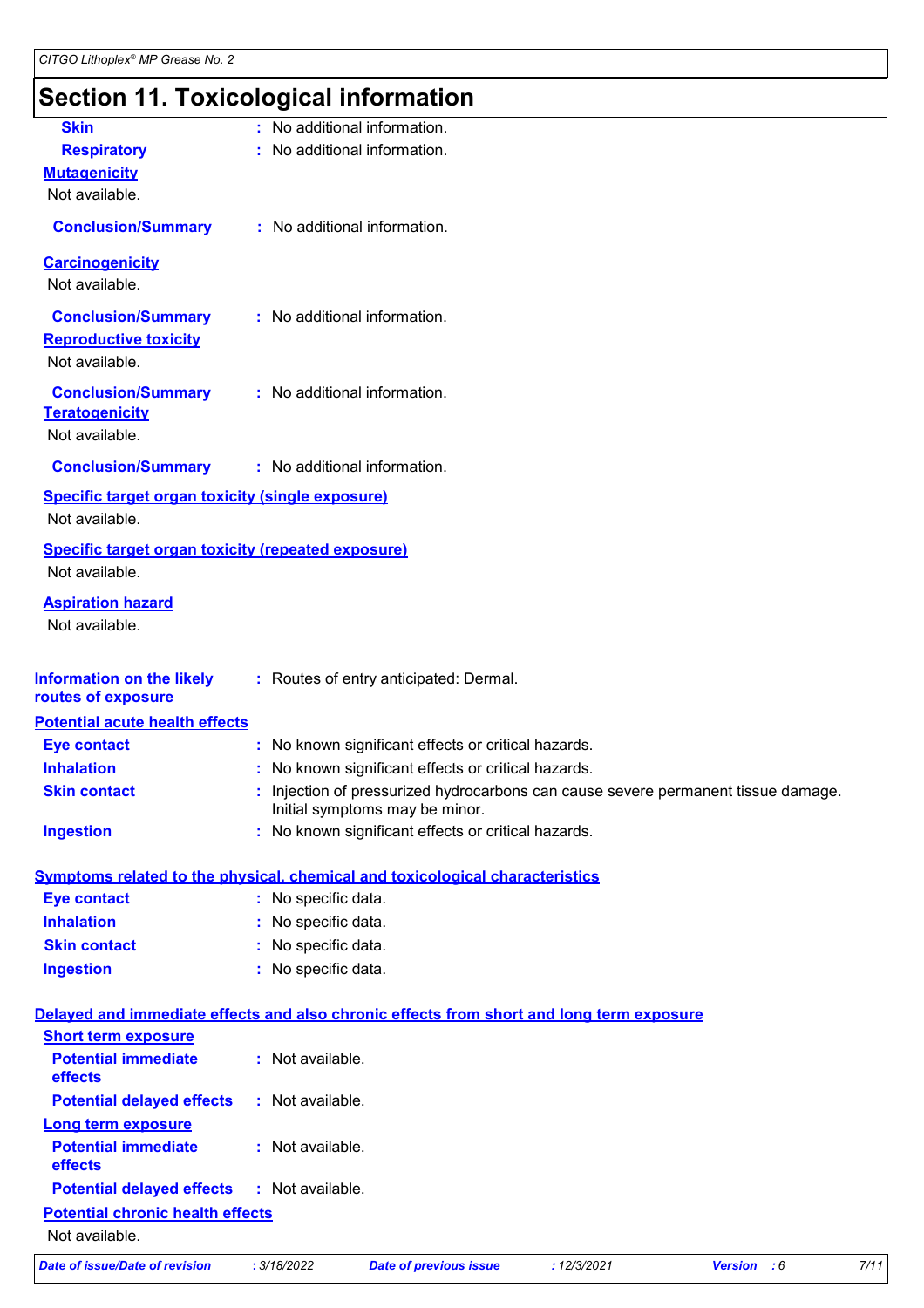## **Section 11. Toxicological information**

| <b>General</b>               | : No known significant effects or critical hazards. |
|------------------------------|-----------------------------------------------------|
| <b>Carcinogenicity</b>       | : No known significant effects or critical hazards. |
| <b>Mutagenicity</b>          | : No known significant effects or critical hazards. |
| <b>Teratogenicity</b>        | : No known significant effects or critical hazards. |
| <b>Developmental effects</b> | : No known significant effects or critical hazards. |
| <b>Fertility effects</b>     | : No known significant effects or critical hazards. |

### **Numerical measures of toxicity**

**Acute toxicity estimates**

| <b>Product/ingredient name</b>               | <b>Oral</b> (mg/<br>kg) | <b>Dermal</b><br>(mg/kg) | Inhalation Inhalation<br>(gases)<br>(ppm) | (vapors)<br>$\mathsf{mgl}()$ | <b>Inhalation</b><br>dusts and<br>$\mid$ mists) (mg/ $\mid$ |
|----------------------------------------------|-------------------------|--------------------------|-------------------------------------------|------------------------------|-------------------------------------------------------------|
| CITGO Lithoplex <sup>®</sup> MP Grease No. 2 | 288189                  | 71677.5                  | N/A                                       | N/A                          | N/A                                                         |

## **Section 12. Ecological information**

| <b>Product/ingredient name</b>                               | <b>Result</b>                                                        | <b>Species</b>                                                           | <b>Exposure</b>      |
|--------------------------------------------------------------|----------------------------------------------------------------------|--------------------------------------------------------------------------|----------------------|
| Distillates (petroleum),<br>hydrotreated heavy<br>naphthenic | Acute EC50 >10000 mg/l Fresh water                                   | Daphnia - Daphnia magna                                                  | 48 hours             |
|                                                              | Acute LC50 >100 mg/l Fresh water<br>Acute NOEL >100 mg/l Fresh water | Fish - Pimephales promelas<br>Algae - Pseudokirchneriella<br>subcapitata | 96 hours<br>72 hours |

**Conclusion/Summary :** Not available.

### **Persistence and degradability**

| <b>Conclusion/Summary</b>                                    | : Not available.         |                   |                         |
|--------------------------------------------------------------|--------------------------|-------------------|-------------------------|
| <b>Product/ingredient name</b>                               | <b>Aquatic half-life</b> | <b>Photolysis</b> | <b>Biodegradability</b> |
| Distillates (petroleum),<br>hydrotreated heavy<br>naphthenic |                          |                   | <b>Ilnherent</b>        |

### **Bioaccumulative potential**

| <b>Product/ingredient name</b>                                | $\mathsf{LogP}_\mathsf{ow}$ | <b>BCF</b> | <b>Potential</b> |
|---------------------------------------------------------------|-----------------------------|------------|------------------|
| Distillates (petroleum),<br>hydrotreated heavy<br>Inaphthenic | >6                          |            | high             |

### **Mobility in soil**

| <b>Soil/water partition</b><br>coefficient $(K_{oc})$ | : Not available. |
|-------------------------------------------------------|------------------|
|                                                       |                  |

### **Other adverse effects** : No known significant effects or critical hazards.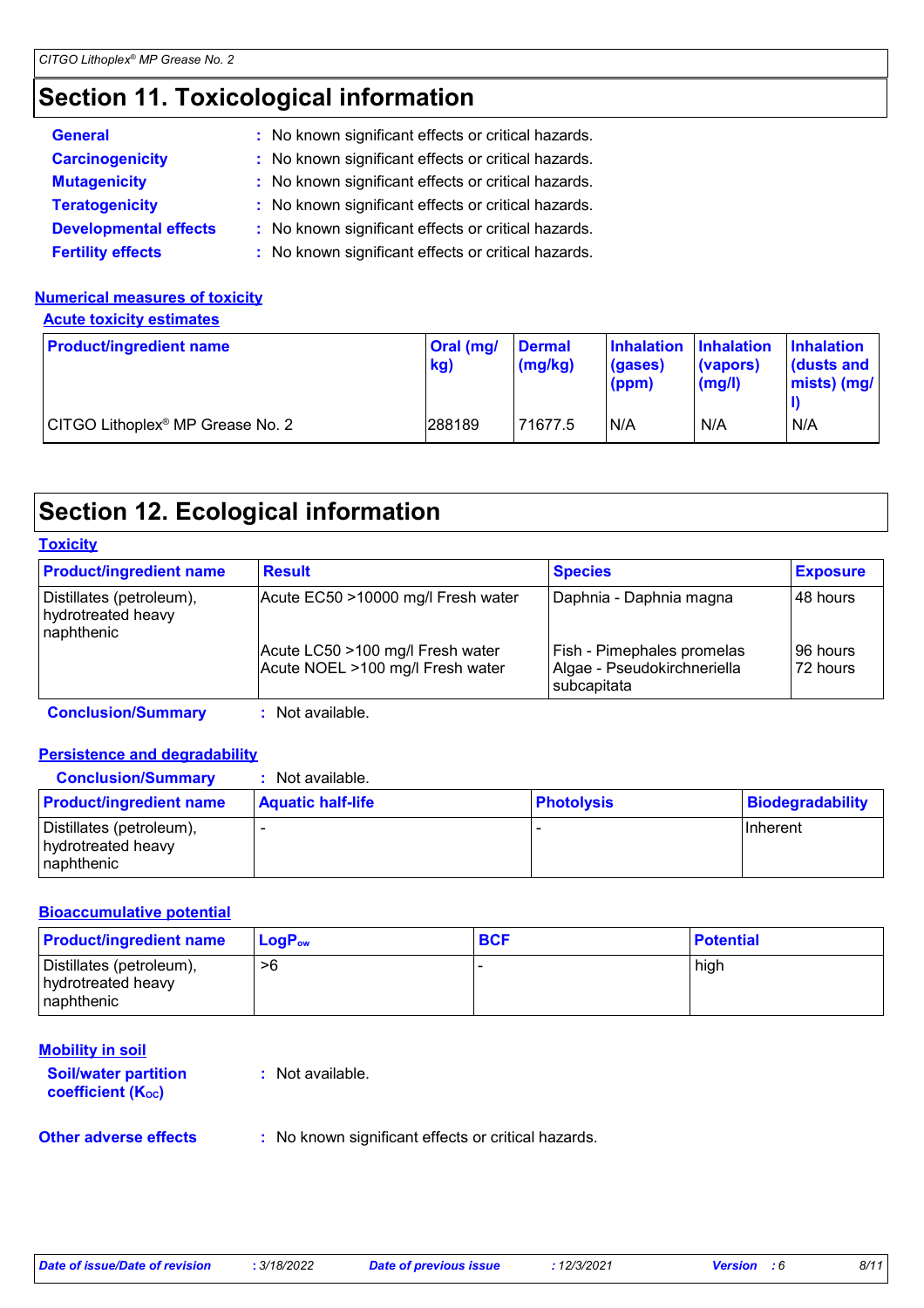## **Section 13. Disposal considerations**

**Disposal methods :**

The generation of waste should be avoided or minimized wherever possible. Disposal of this product, solutions and any by-products should at all times comply with the requirements of environmental protection and waste disposal legislation and any regional local authority requirements. Dispose of surplus and non-recyclable products via a licensed waste disposal contractor. Waste should not be disposed of untreated to the sewer unless fully compliant with the requirements of all authorities with jurisdiction. Waste packaging should be recycled. Incineration or landfill should only be considered when recycling is not feasible. This material and its container must be disposed of in a safe way. Empty containers or liners may retain some product residues. Avoid dispersal of spilled material and runoff and contact with soil, waterways, drains and sewers.

### **Section 14. Transport information**

|                                      | <b>DOT Classification</b> | <b>IMDG</b>    | <b>IATA</b>    |
|--------------------------------------|---------------------------|----------------|----------------|
| <b>UN number</b>                     | Not regulated.            | Not regulated. | Not regulated. |
| <b>UN proper</b><br>shipping name    | $\overline{\phantom{0}}$  |                |                |
| <b>Transport</b><br>hazard class(es) | $\overline{\phantom{0}}$  |                |                |
| <b>Packing group</b>                 | $\blacksquare$            |                |                |
| Environmental<br>hazards             | No.                       | No.            | No.            |

**Oil:** The product(s) represented by this SDS is (are) regulated as "oil" under 49 CFR Part 130. Shipments by rail or highway in packaging having a capacity of 3500 gallons or more or in a quantity greater 42,000 gallons are subject to these requirements. In addition, mixtures containing 10% or more of this product may be subject to these requirements.

**Special precautions for user Transport within user's premises:** always transport in closed containers that are **:** upright and secure. Ensure that persons transporting the product know what to do in the event of an accident or spillage.

**Transport in bulk according :** Not available. **to IMO instruments**

## **Section 15. Regulatory information**

| <b>U.S. Federal regulations</b>               | United States inventory (TSCA 8b): All components are listed or exempted.<br>$\sim$<br>Clean Water Act (CWA) 307: Phosphorodithioic acid, O,O-di-C1-14-alkyl esters, zinc<br>salts; tris(dipentyldithiocarbamato-S,S')antimony; lead powder                                                                                                                                   |  |  |
|-----------------------------------------------|-------------------------------------------------------------------------------------------------------------------------------------------------------------------------------------------------------------------------------------------------------------------------------------------------------------------------------------------------------------------------------|--|--|
|                                               | This material is classified as an oil under Section 311 of the Clean Water Act (CWA)<br>and the Oil Pollution Act of 1990 (OPA). Discharges or spills which produce a visible<br>sheen on waters of the United States, their adjoining shorelines, or into conduits leading<br>to surface waters must be reported to the EPA's National Response Center at (800)<br>424-8802. |  |  |
| <b>SARA 302/304</b>                           |                                                                                                                                                                                                                                                                                                                                                                               |  |  |
| <b>Composition/information on ingredients</b> |                                                                                                                                                                                                                                                                                                                                                                               |  |  |
| <b>SARA 304 RQ</b>                            | : Not applicable.                                                                                                                                                                                                                                                                                                                                                             |  |  |
| <b>SARA 311/312</b>                           |                                                                                                                                                                                                                                                                                                                                                                               |  |  |

*Date of issue/Date of revision* **:** *3/18/2022 Date of previous issue : 12/3/2021 Version : 6 9/11*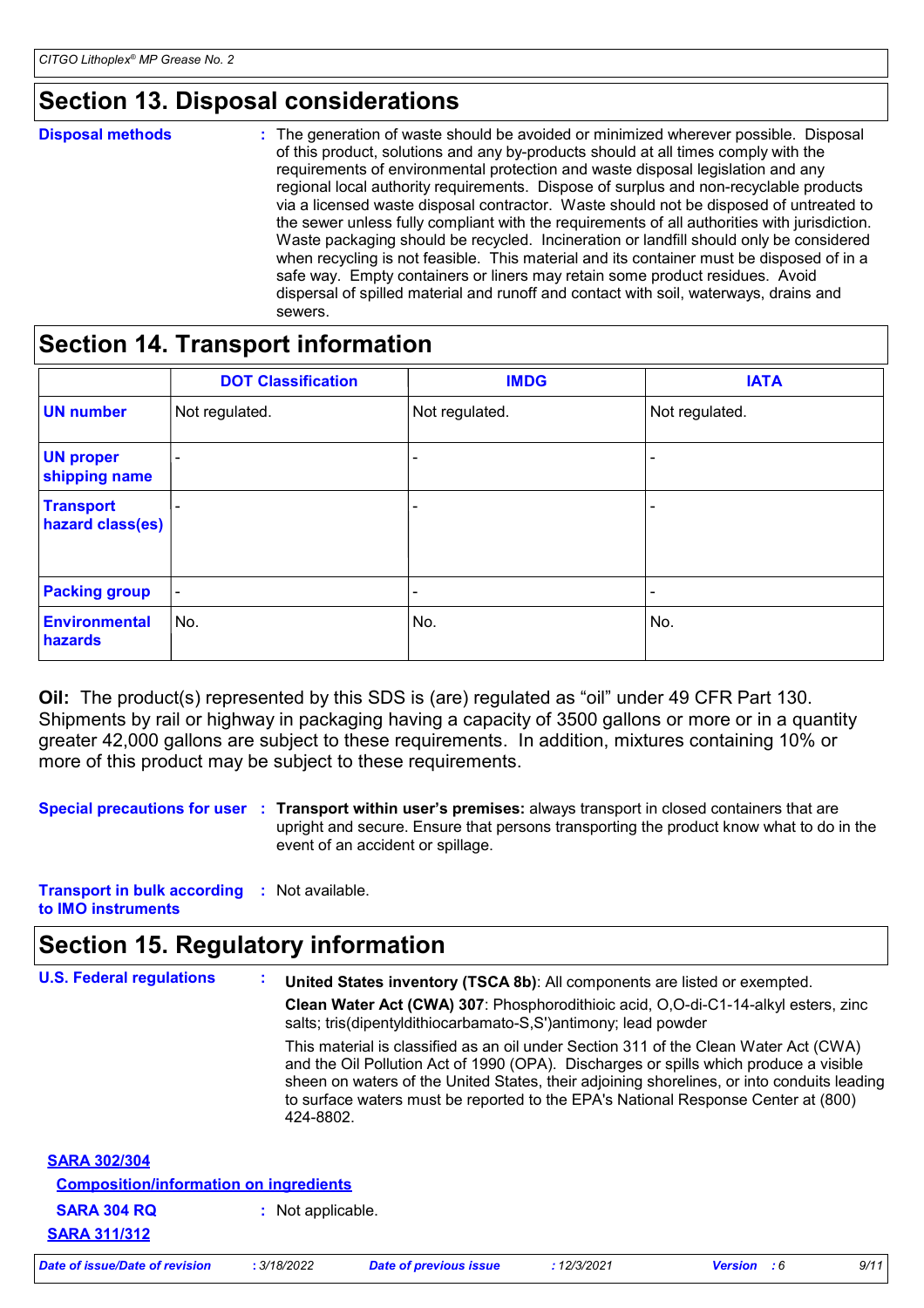## **Section 15. Regulatory information**

**Classification :** HNOC - Injection Hazards

#### **Composition/information on ingredients**

No products were found.

#### **SARA 313**

|                                           | <b>Product name</b>                                              | <b>CAS number</b> | $\frac{9}{6}$ |
|-------------------------------------------|------------------------------------------------------------------|-------------------|---------------|
| <b>Form R - Reporting</b><br>requirements | Phosphorodithioic acid, O,O-di-C1-14-alkyl esters,<br>zinc salts | 68649-42-3        | '<3           |
| <b>Supplier notification</b>              | Phosphorodithioic acid, O,O-di-C1-14-alkyl esters,<br>zinc salts | 68649-42-3        | '<3           |

SARA 313 notifications must not be detached from the SDS and any copying and redistribution of the SDS shall include copying and redistribution of the notice attached to copies of the SDS subsequently redistributed.

#### **State regulations**

| <b>Massachusetts</b> | : None of the components are listed.                            |
|----------------------|-----------------------------------------------------------------|
| <b>New York</b>      | : None of the components are listed.                            |
| <b>New Jersey</b>    | : The following components are listed: ZINC compounds           |
| <b>Pennsylvania</b>  | : The following components are listed: ZINC COMPOUNDS           |
|                      | <b>California Prop. 65 Clear and Reasonable Warnings (2018)</b> |

WARNING: This product can expose you to chemicals including Carbon black, which is known to the State of California to cause cancer, and Lead, which is known to the State of California to cause birth defects or other reproductive harm. For more information go to www.P65Warnings.ca.gov.

| <b>Ingredient name</b>                    | $\frac{9}{6}$ | <b>Cancer</b> | Reproductive | No significant risk<br><b>level</b> | <b>Maximum</b><br>acceptable dosage<br><b>level</b> |
|-------------------------------------------|---------------|---------------|--------------|-------------------------------------|-----------------------------------------------------|
| carbon black, respirable<br><b>powder</b> | < 0.1         | Yes.          | No.          |                                     |                                                     |
| llead powder                              | trace         | Yes.          | Yes.         | Yes.                                | Yes.                                                |

**International regulations**

### **Rotterdam Convention on Prior Informed Consent (PIC)**

Not listed.

### **Inventory list**

| <b>United States</b><br><b>Australia</b><br><b>Canada</b> | : All components are listed or exempted.<br>: All components are listed or exempted.<br>: All components are listed or exempted. |
|-----------------------------------------------------------|----------------------------------------------------------------------------------------------------------------------------------|
| <b>China</b>                                              | : All components are listed or exempted.                                                                                         |
| <b>Europe</b>                                             | : All components are listed or exempted.                                                                                         |
| <b>Japan</b>                                              | : Japan inventory (CSCL): Not determined.<br>Japan inventory (ISHL): Not determined.                                             |
| <b>Malaysia</b>                                           | : Not determined                                                                                                                 |
| <b>New Zealand</b>                                        | : All components are listed or exempted.                                                                                         |
| <b>Philippines</b>                                        | : All components are listed or exempted.                                                                                         |
| <b>Republic of Korea</b>                                  | : All components are listed or exempted.                                                                                         |
| <b>Taiwan</b>                                             | : Not determined.                                                                                                                |
| <b>Thailand</b>                                           | : Not determined.                                                                                                                |
| <b>Turkey</b>                                             | : Not determined.                                                                                                                |
| <b>Viet Nam</b>                                           | Not determined.                                                                                                                  |